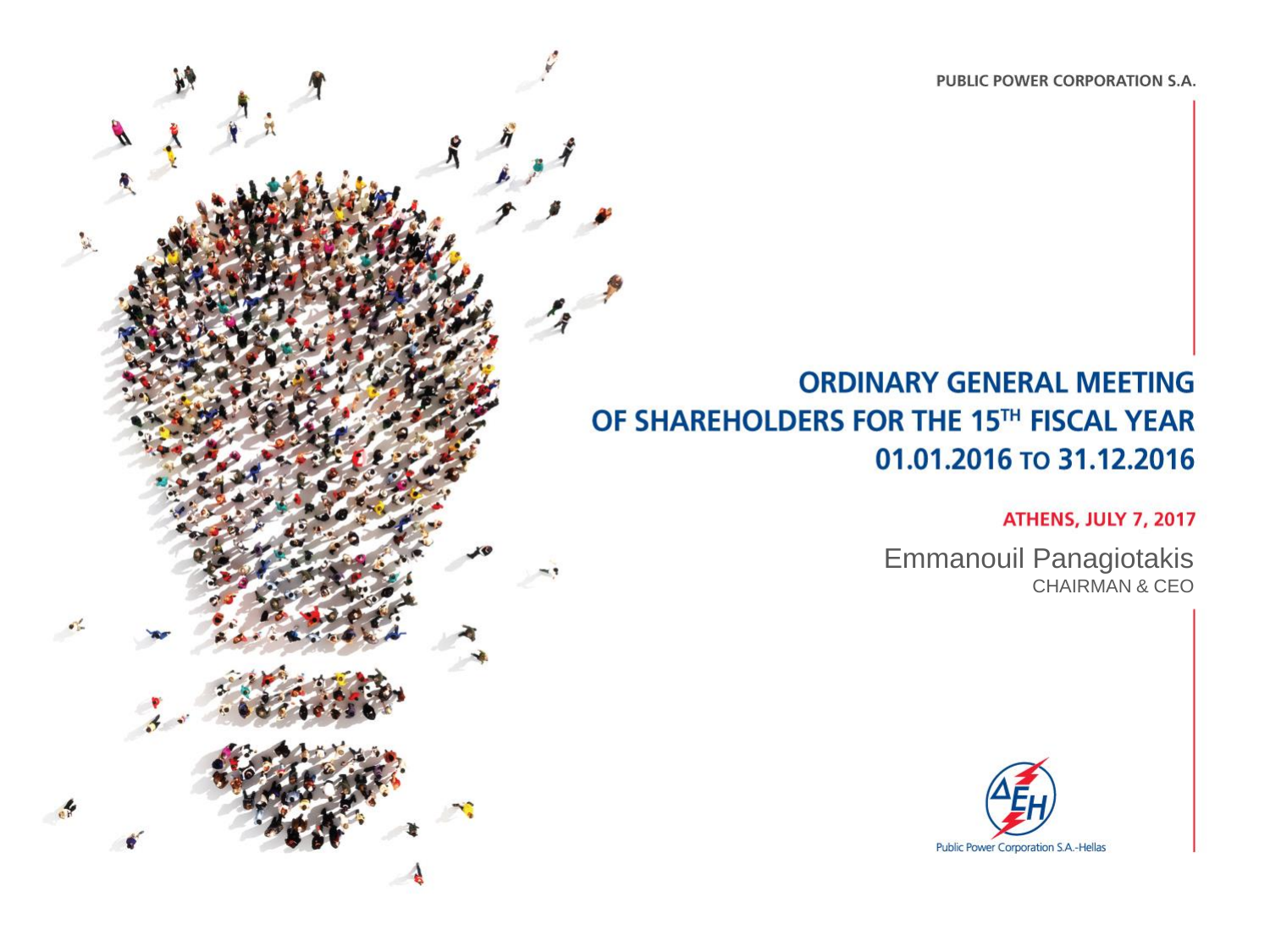

## **2016 Financial Results**

# **1Q2017 Financial Results**

# **3 Outlook**

**1**

**2**

15th Ordinary General Public Power Corporation S.A. Meeting of Shareholders **2**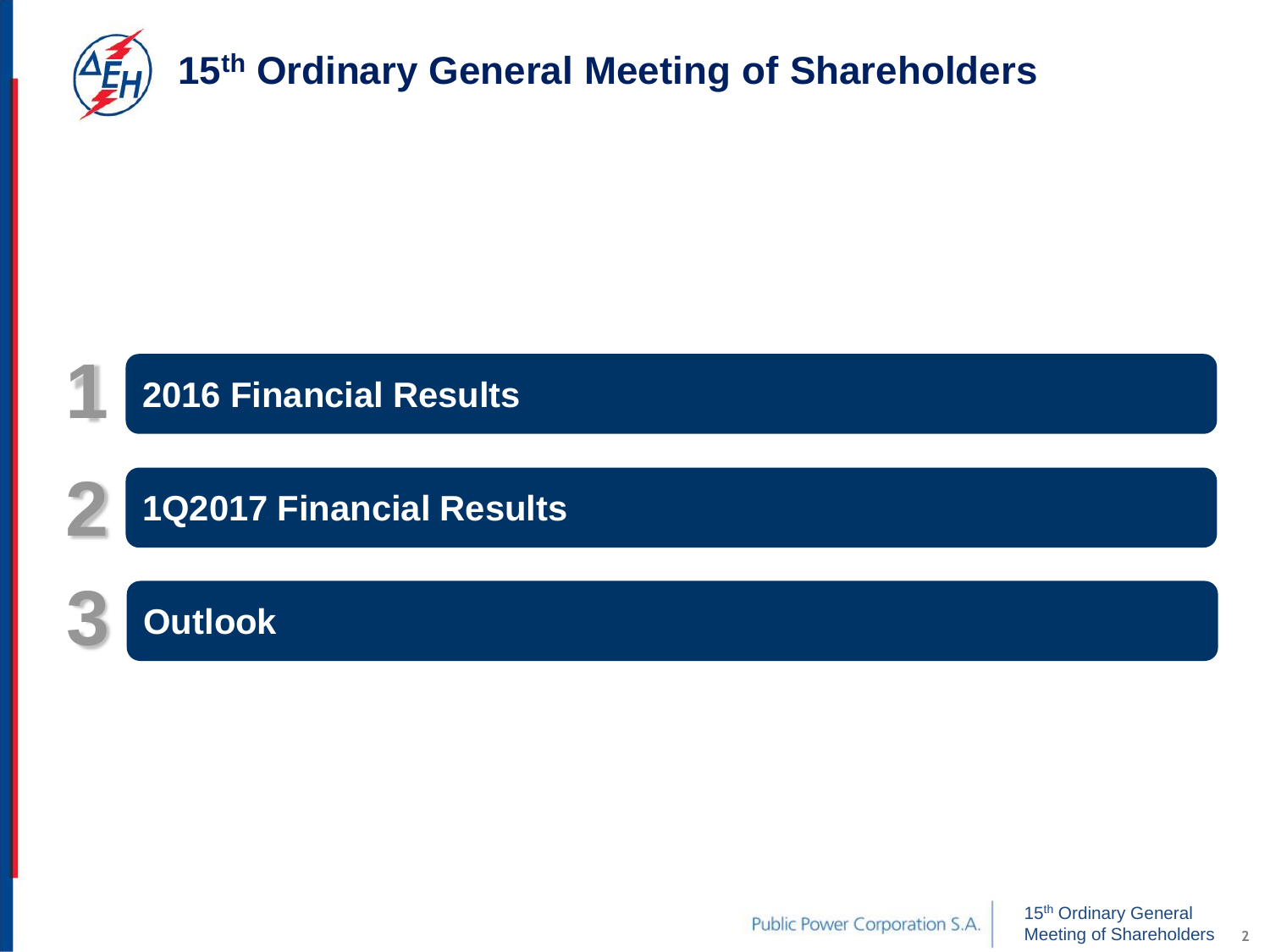

# **1 2016 Financial Results**

**1Q2017 Financial Results**

### **3 Outlook**

**2**

15<sup>th</sup> Ordinary General Public Power Corporation S.A. Meeting of Shareholders **3**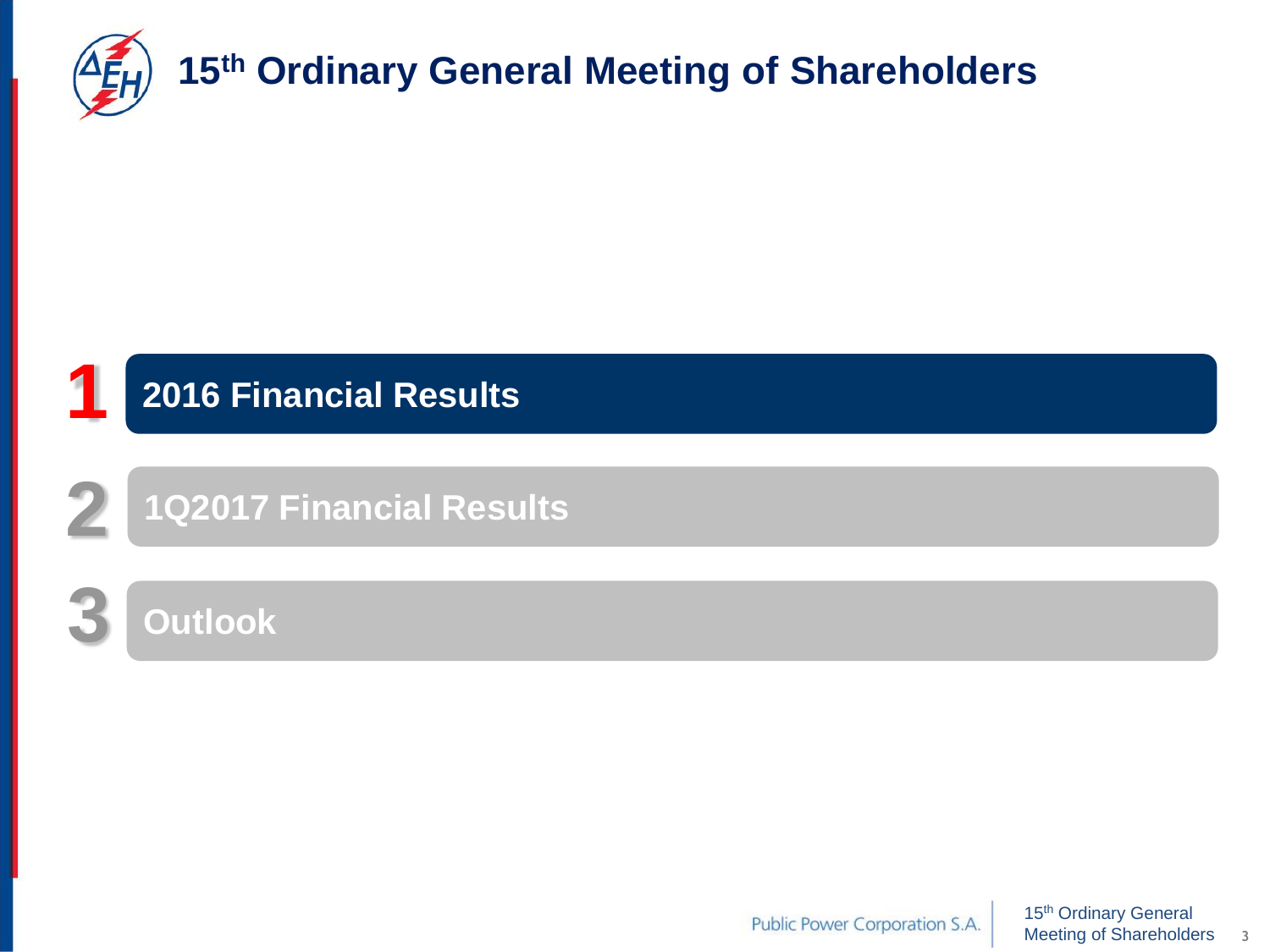# **Total Revenues (€ mil.) Evolution of key financial figures of the Group 2016 / 2015 5,257 5,736**





Public Power Corporation S.A.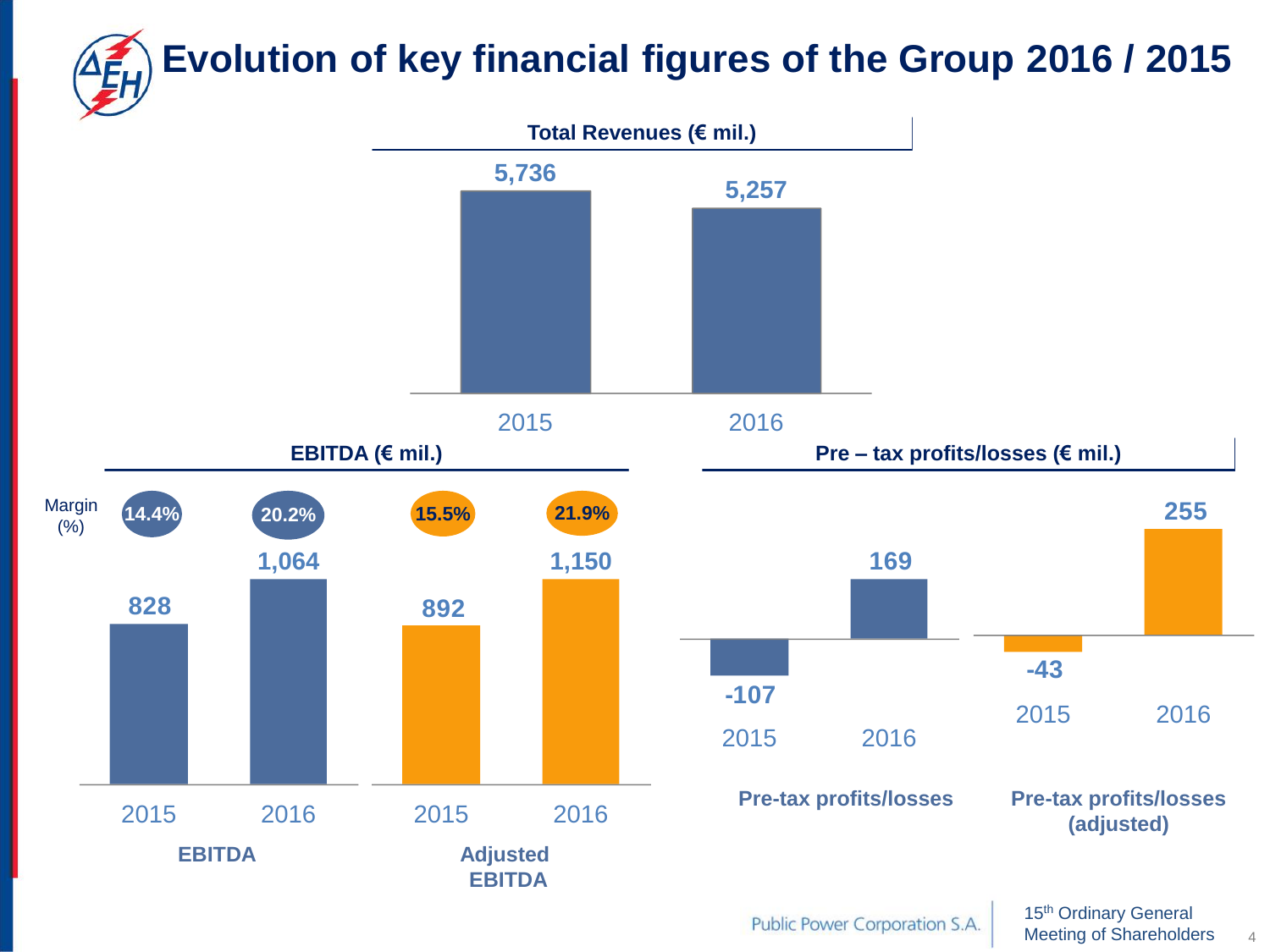# **Key Operating Figures 2016 / 2015 Demand - Electricity Generation and Imports (in GWh)**

#### **Demand 2016**

**Electricity Generation and Imports 2016**



**System was 89.8% in December 2016 compared to 94.6% in December 2015 \***

**in the Interconnected System was 47.6% in 2016, compared to 55.2% in 2015**

*\* LAGIE data*

Public Power Corporation S.A.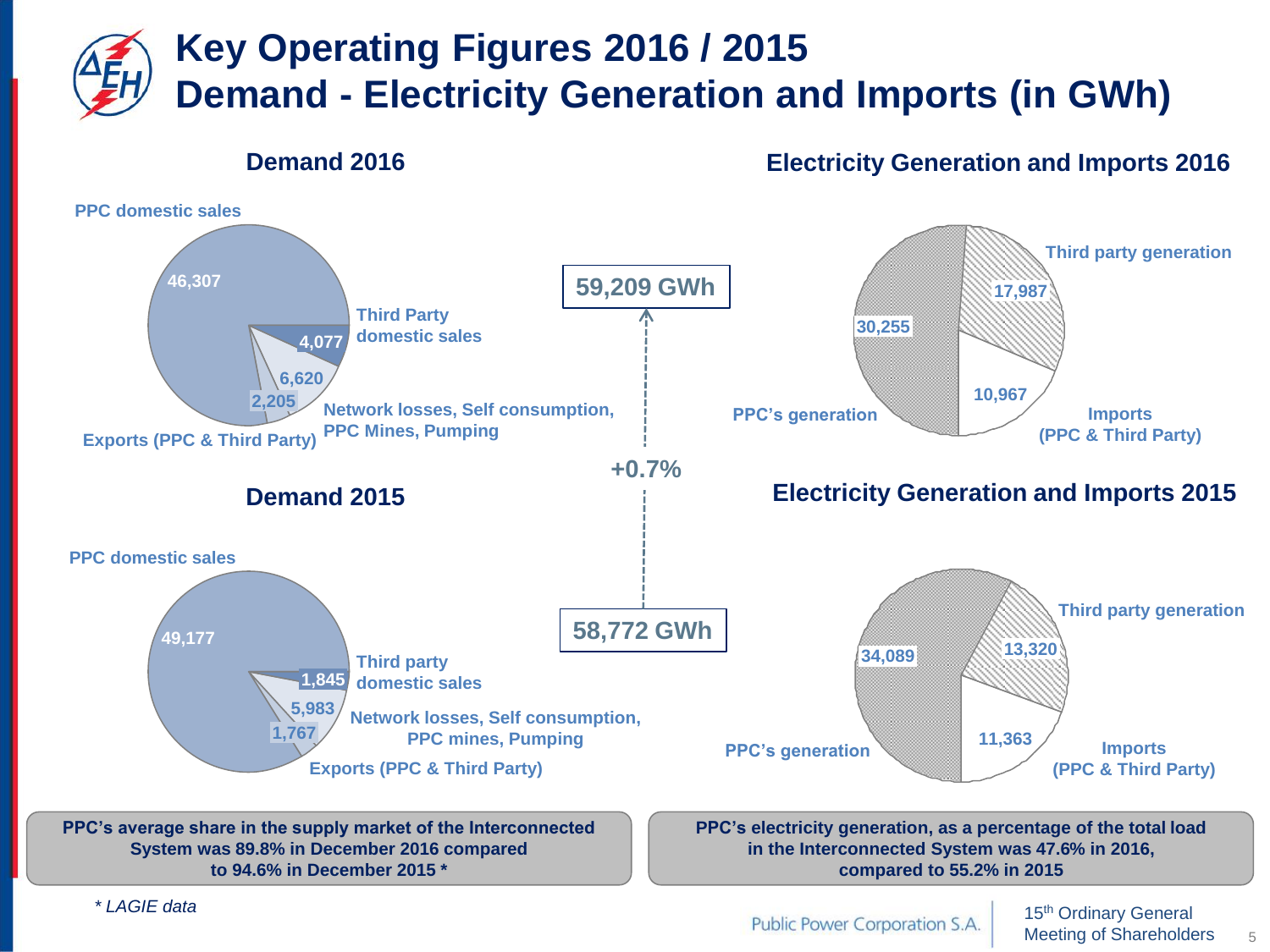

## **Capex – Net debt evolution 2016**



- **Increase in capex which is mainly attributed to** the construction of the new unit "Ptolemaida V" and the expropriation of the Pontokomi village.
- Reduction of net debt by  $\epsilon$  262.1 mil. from € 4,788.9 mil. (31.12.2015) to € 4.526,8 mil. (31.12.2016).

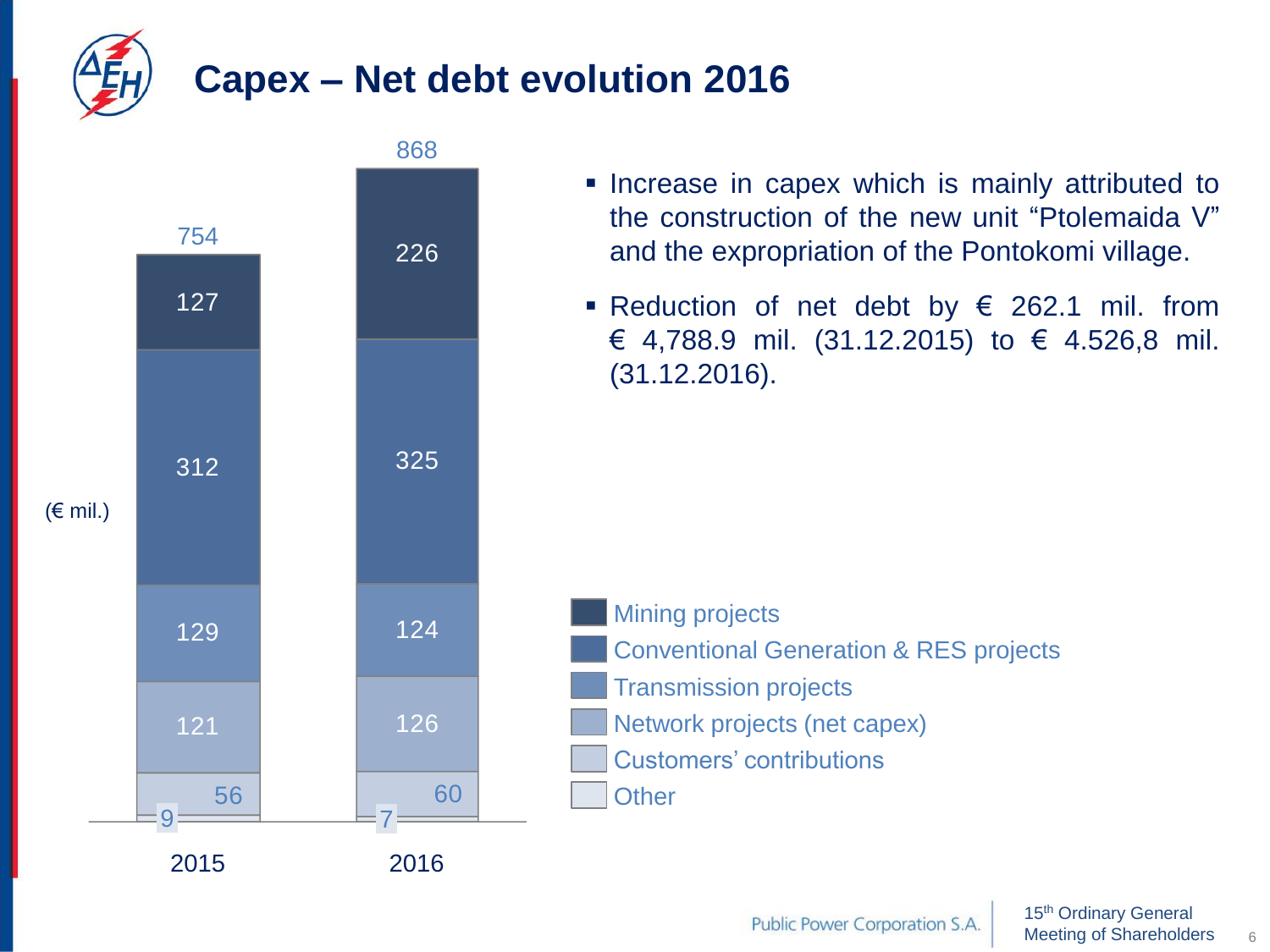

**1**

# **15th Ordinary General Meeting of Shareholders**



**1Q2017 Financial Results 2**



Public Power Corporation S.A.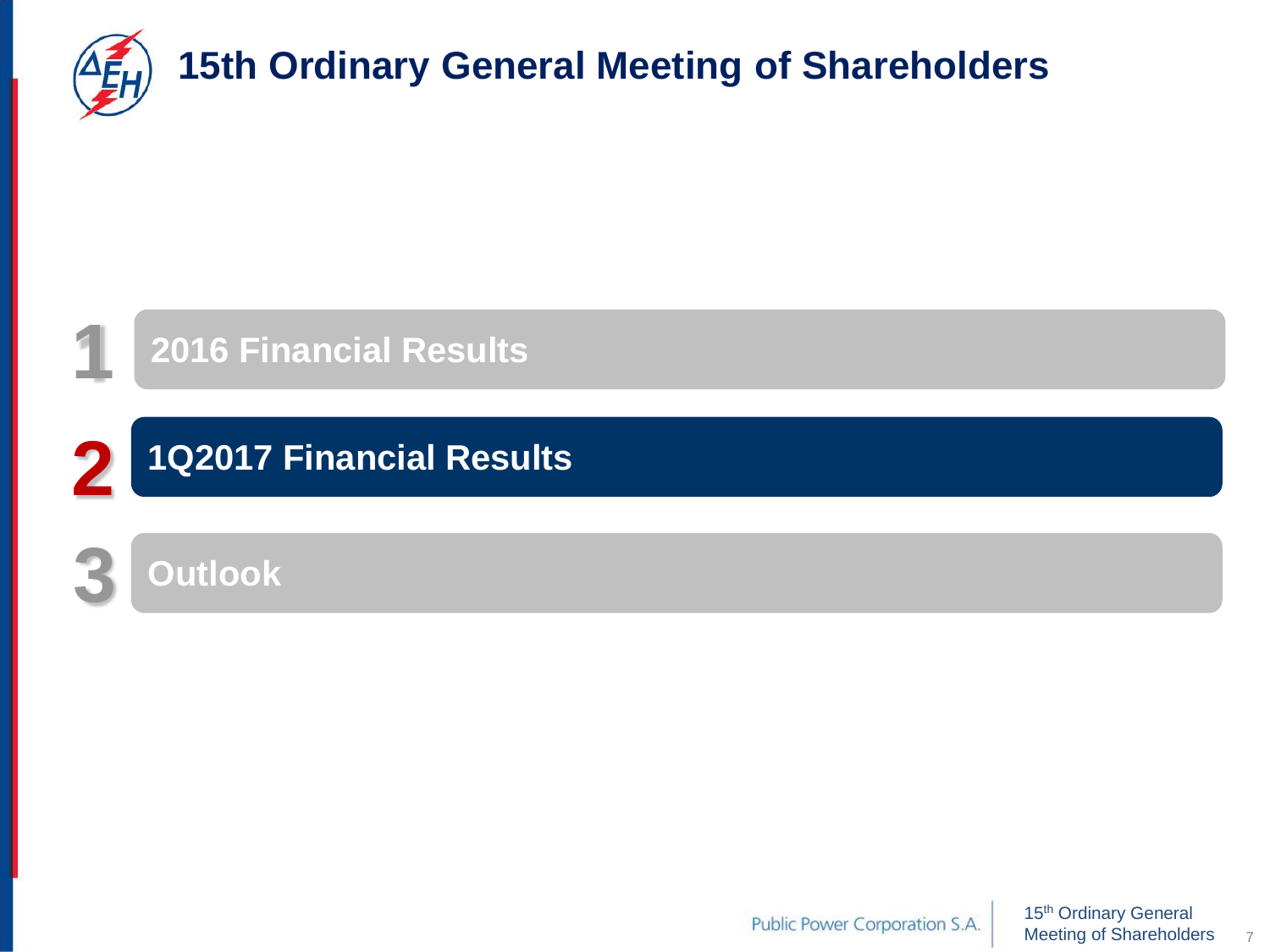## **Evolution of key financial figures of the Group 1Q2017 / 1Q2016**

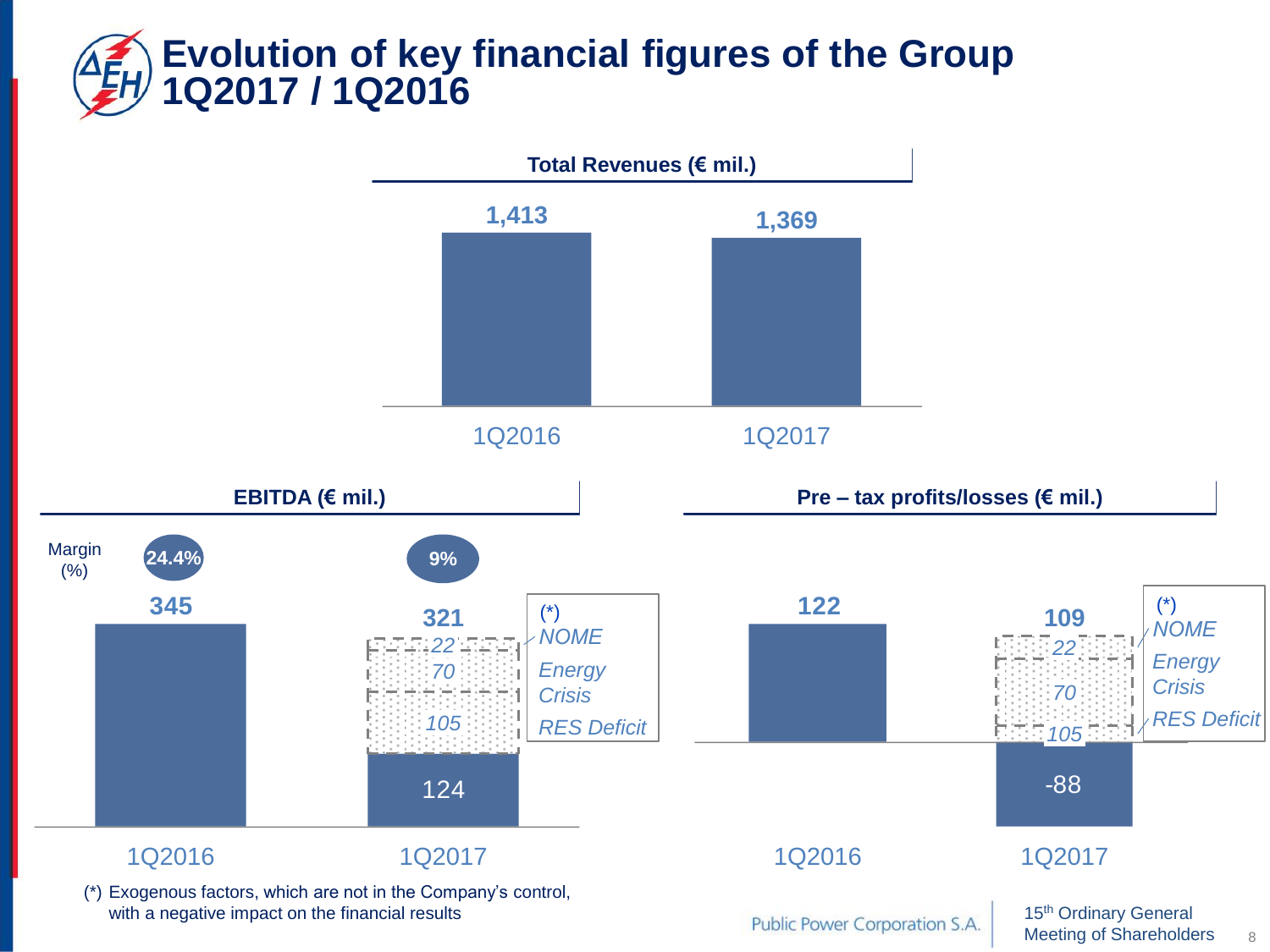

#### **Overdue Customer Receivables \* (excluding settlements)**



#### **Breakdown of Overdue Receivables\* from active LV customers not yet settled (31.05.2017)**



*\* Amounts collected for third parties (municipality taxes and charges, real estate levy and state radio-television tax) are not included* 

#### **Settlements**

Settlements on 31.05.2017

- 490,000 customers
- $\bullet$   $\in$  790 m.

#### **Measures for improving collection**

- **Settlements with favorable terms.**
- **Continuing 15% discount on the energy component for** residential and business customers in LV and MV (under the condition of on time payment).
- Additional discount of 6% for payment in advance of electricity consumption of 1 year for household and business customers as well as for small and large companies.
- **IF** In process of appointing an advisor to perform analysis of receivables portfolio and suggest possible securitization structures.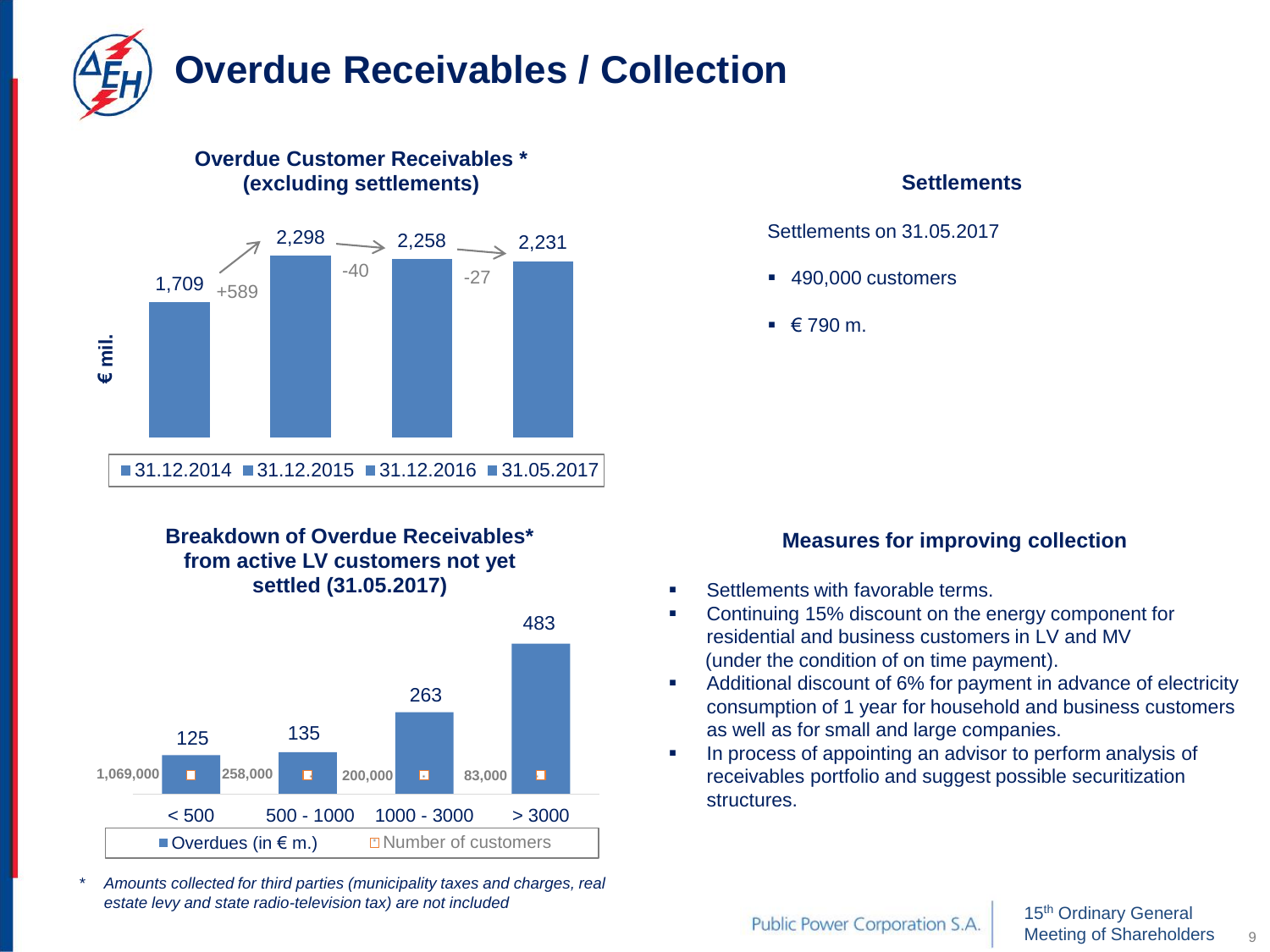# **Key Operating Figures 1Q2017 / 1Q2016 Demand – Electricity Generation and Imports (in GWh)**

#### **Demand 1Q2017**

**Electricity Generation and Imports 1Q2017**



*\* LAGIE data*

Public Power Corporation S.A.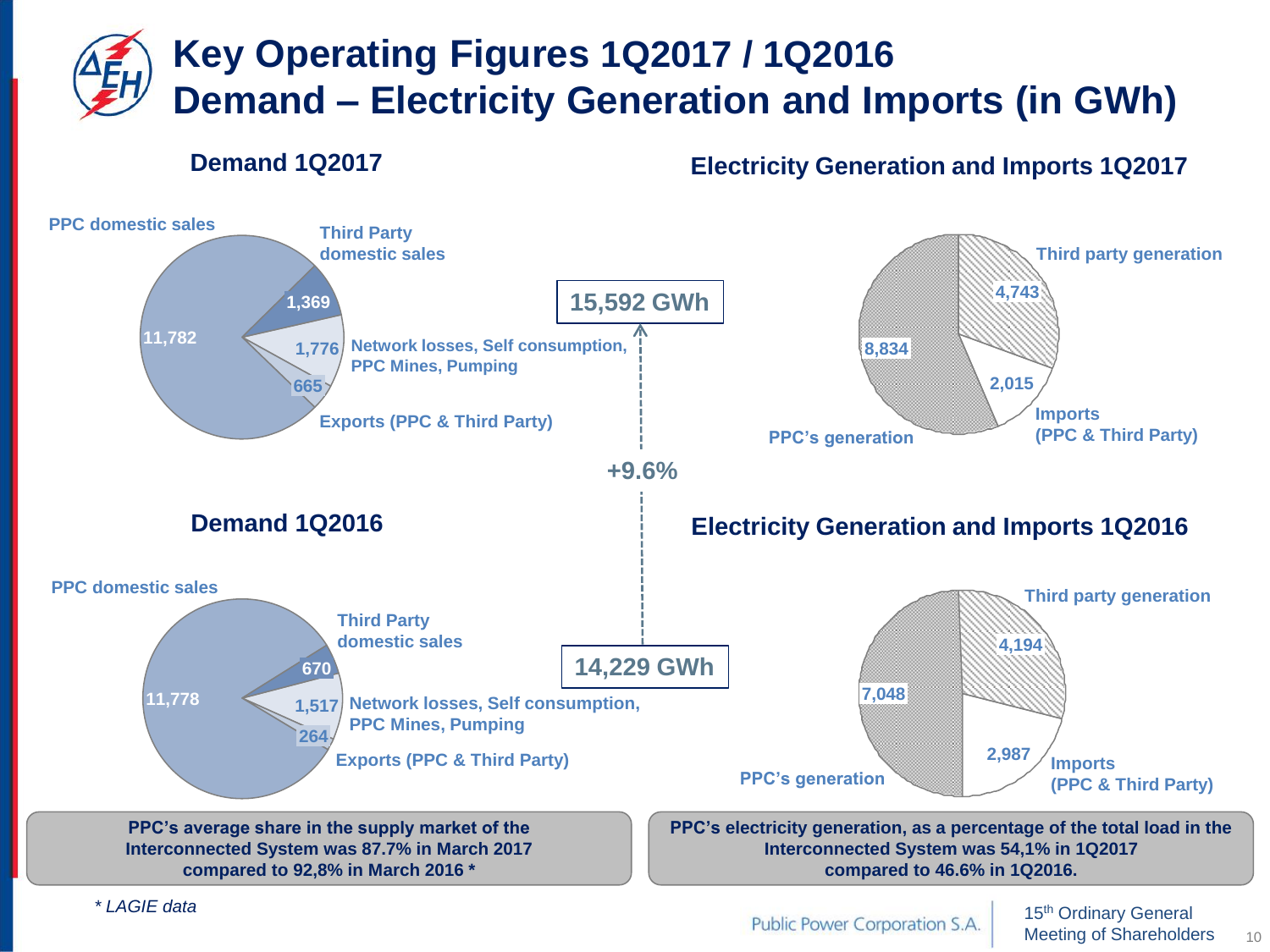# **Ownership unbundling of IPTO S.A.**



PPC's proceeds :

- $\in$  92,9 mil. cash upstream by IPTO S.A.
- € 295,6 mil. by PHC ADMIE (IPTO) S.A. for 25% of IPTO's share capital
- € 327,6 mil. by State Grid Europe Limited for 24% of IPTO's share capital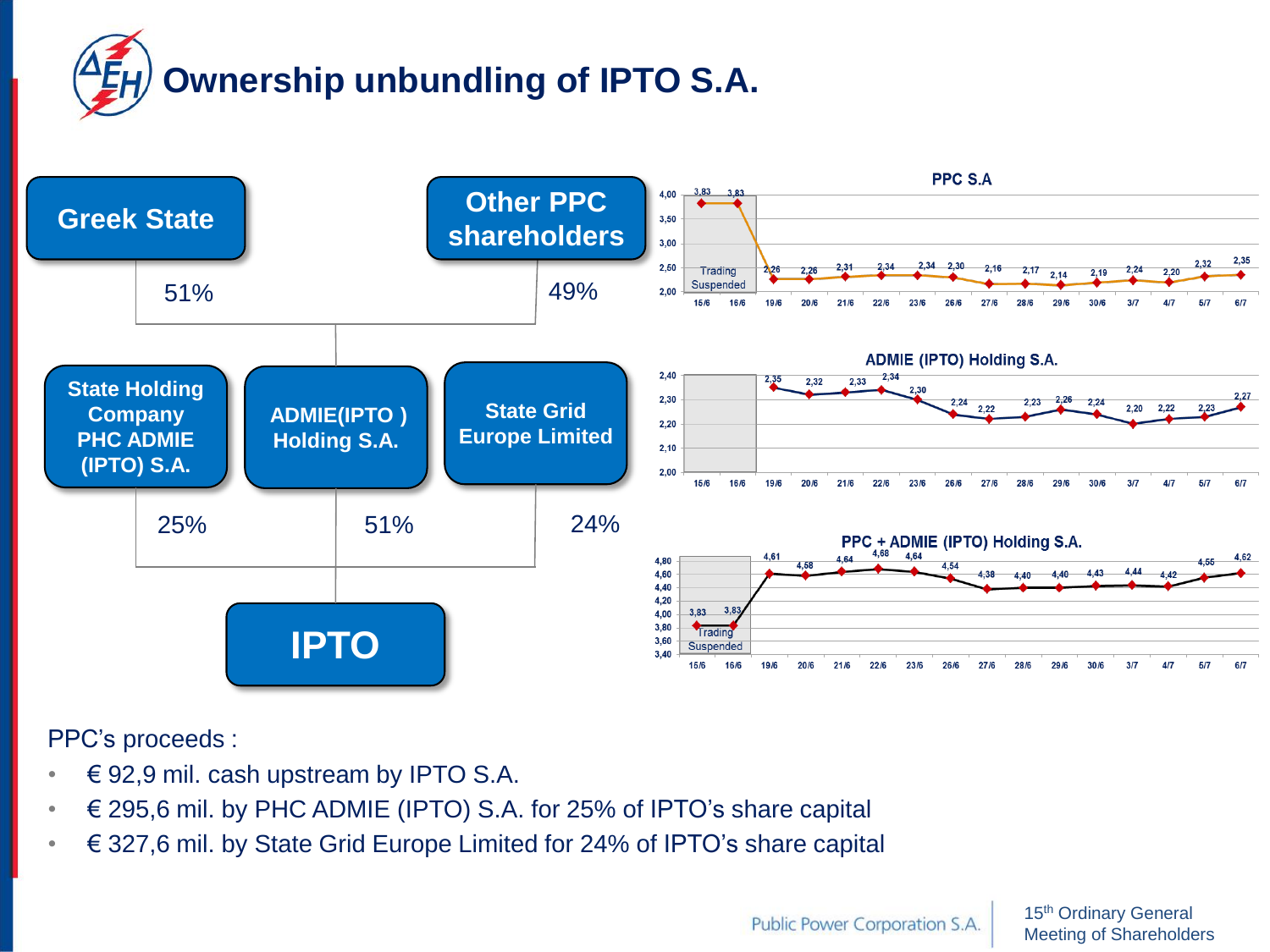

# **15th Ordinary General Meeting of Shareholders**



**1Q2017 Financial Results**



**2**

Public Power Corporation S.A.